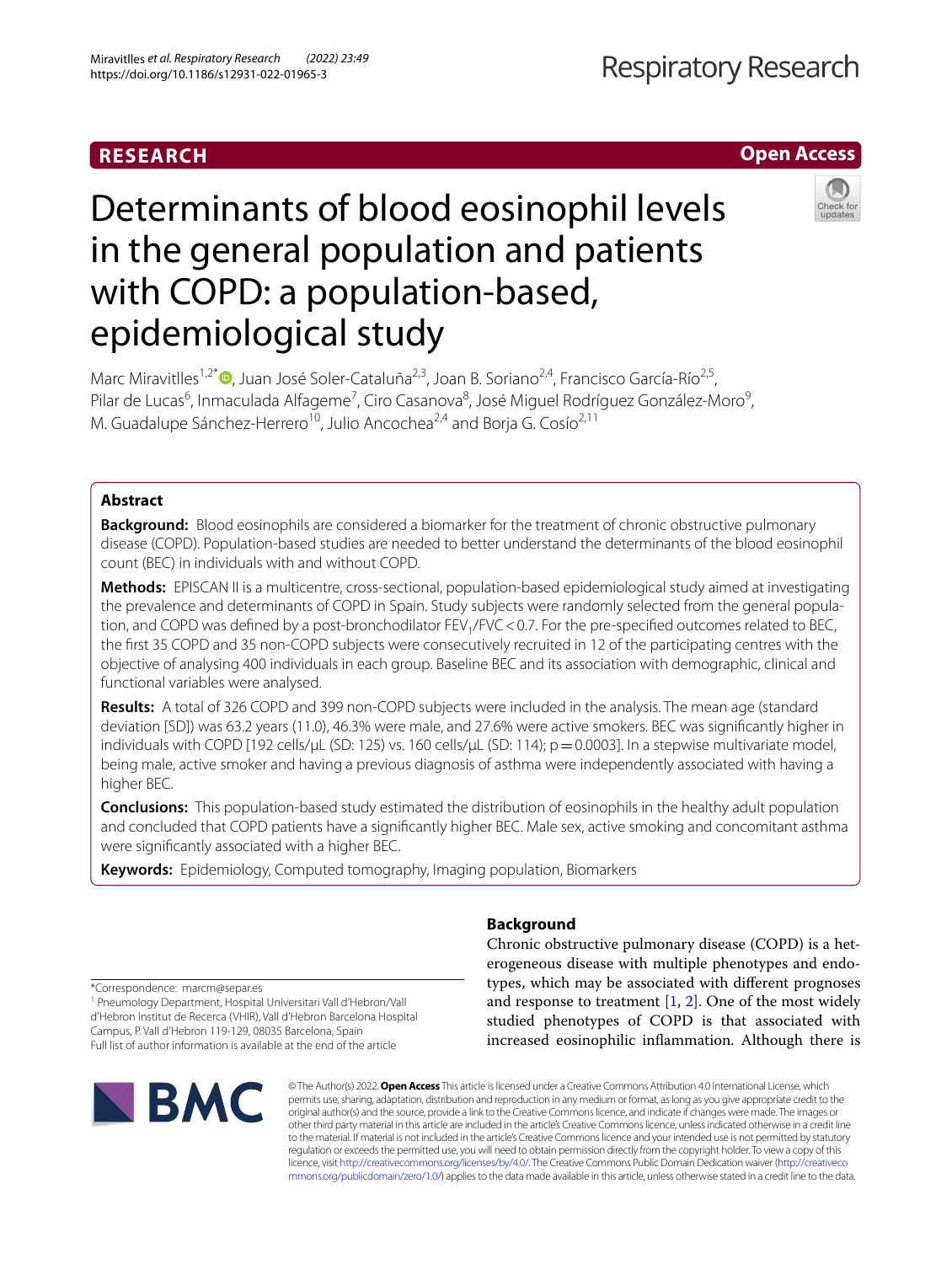still controversy about the role of the blood eosinophil count (BEC) as a marker of risk of exacerbation  $[3-8]$  $[3-8]$ , there is wide consensus about the role of the BEC as a biomarker to identify patients who will present better response to inhaled corticosteroids  $(ICS)$   $[9-11]$  $[9-11]$  $[9-11]$ . In fact, the most recent recommendations of pharmacologic treatment include the BEC as a guide for the indication of treatment with ICS, particularly in patients at risk of exacerbations [\[12](#page-8-6), [13](#page-8-7)].

In order to better understand the role of blood eosinophils as a biomarker in COPD it is important to generate new data about the distribution of blood eosinophil values in healthy adult populations and diferent groups of patients with COPD according to diferent phenotypes, degree of severity and treatments. While the distribution of blood eosinophils has been examined in several United States [[3,](#page-8-2) [14\]](#page-8-8) or North and Central Europe-based COPD populations [[14](#page-8-8)[–18](#page-9-0)], data from Southern European countries are limited.

EPISCAN II is a population-based, epidemiological study the main objective of which was to investigate the prevalence and determinants of COPD in all autonomous communities in Spain [[19\]](#page-9-1). One of the pre-specifed secondary objectives of the EPISCAN II study was to analyse the distribution of BECs in a subsample of participants with and without COPD in order to estimate BECs in the general adult Spanish population and to investigate factors associated with an elevated BEC  $[19]$  $[19]$  $[19]$ . The current article presents the results of the analysis of BECs and their determinants in a subgroup of participants in the EPISCAN II study with and without COPD from centres distributed throughout Spain.

#### **Methods**

EPISCAN II is a national, multicentre, cross-sectional, population-based epidemiological study the main objective of which was to investigate the prevalence of COPD in Spain. The full protocol, the fieldwork and all the methods have been described previously [\[19](#page-9-1), [20](#page-9-2)]. Briefy, 20 hospitals from the 17 Spanish autonomous communities conducted the study from April 2017 to February 2019. Subjects from the general population who were resident in the postal code areas nearest the participating hospitals were selected. A list of random telephone numbers was obtained, stratifed according to these postal codes and quotas for sex and age groups. The inclusion criteria were as follows: men or women aged 40 years or more with no physical or cognitive difficulties that would prevent them from completing spirometry or any of the study procedures.

The study was approved by the ethics committees of each of the participating centres, and all participants provided informed consent. The EPISCAN II protocol is registered at <https://clinicaltrials.gov>(NCT03028207) and at [www.gsk-clinicalstudyregister.com/study/205932.](http://www.gsk-clinicalstudyregister.com/study/205932)

## **Variables and procedures**

Demographic information on age, sex, level of education, family conditions, comorbidities, weight, height and smoking were collected. The number of respiratory exacerbations in the last 12 months was also collected. Forced spirometry was performed using a pneumotachograph (Vyntus Spiro, Carefusion, Germany), according to standardized procedures [[21](#page-9-3)], and Global Lung Function Initiative equations were used as the reference value [[22\]](#page-9-4). Spirometry was performed before and 15–30 min after inhalation of 400 μg of salbutamol. COPD was defned as a post-bronchodilator forced expiratory volume in one second/forced vital capacity (FEV<sub>1</sub>/FVC) ratio < 0.7. The study population was divided into two cohorts, depending on the results of the post-bronchodilator spirometry: patients with COPD (FEV<sub>1</sub>/FVC < 0.7) and non-COPD individuals (FEV<sub>1</sub>/FVC  $\geq$  0.7). Symptoms were assessed by the COPD Assessment Test (CAT) questionnaire. Physical activity was measured by the Yale Physical Activity Questionnaire (YPAS) validated for the Spanish population and the elderly population. This questionnaire reflects the amount, frequency, and intensity of physical activity that can be used to estimate the efects of physical activity as a continuous parameter, even at the low levels of activity that might be expected in COPD patients  $[23, 24]$  $[23, 24]$  $[23, 24]$  $[23, 24]$ . The 6-min walking test (6MWT) was performed according to the American Thoracic Society (ATS) guidelines [[25\]](#page-9-7).

Absolute values and percentage of difusing capacity of the lung for carbon monoxide (DLCO) and alveolar volume were collected by single-breath CO difusing capacity (MasterScreen difusion, Carefusion, Germany), according to the ATS/European Respiratory Society (ERS) recommendations [\[26\]](#page-9-8). Twenty ml of venous blood were collected from each participant for routine blood analysis, and determination of C-reactive protein (CRP) and fibrinogen. The collection procedure was standardised, and each centre stored the samples at−80 °C until shipping for centralised analysis.

Computed tomography (CT) images were acquired during inhalation, without contrast and with lowdose radiation. The images obtained underwent semiautomatic post-processing for determination of the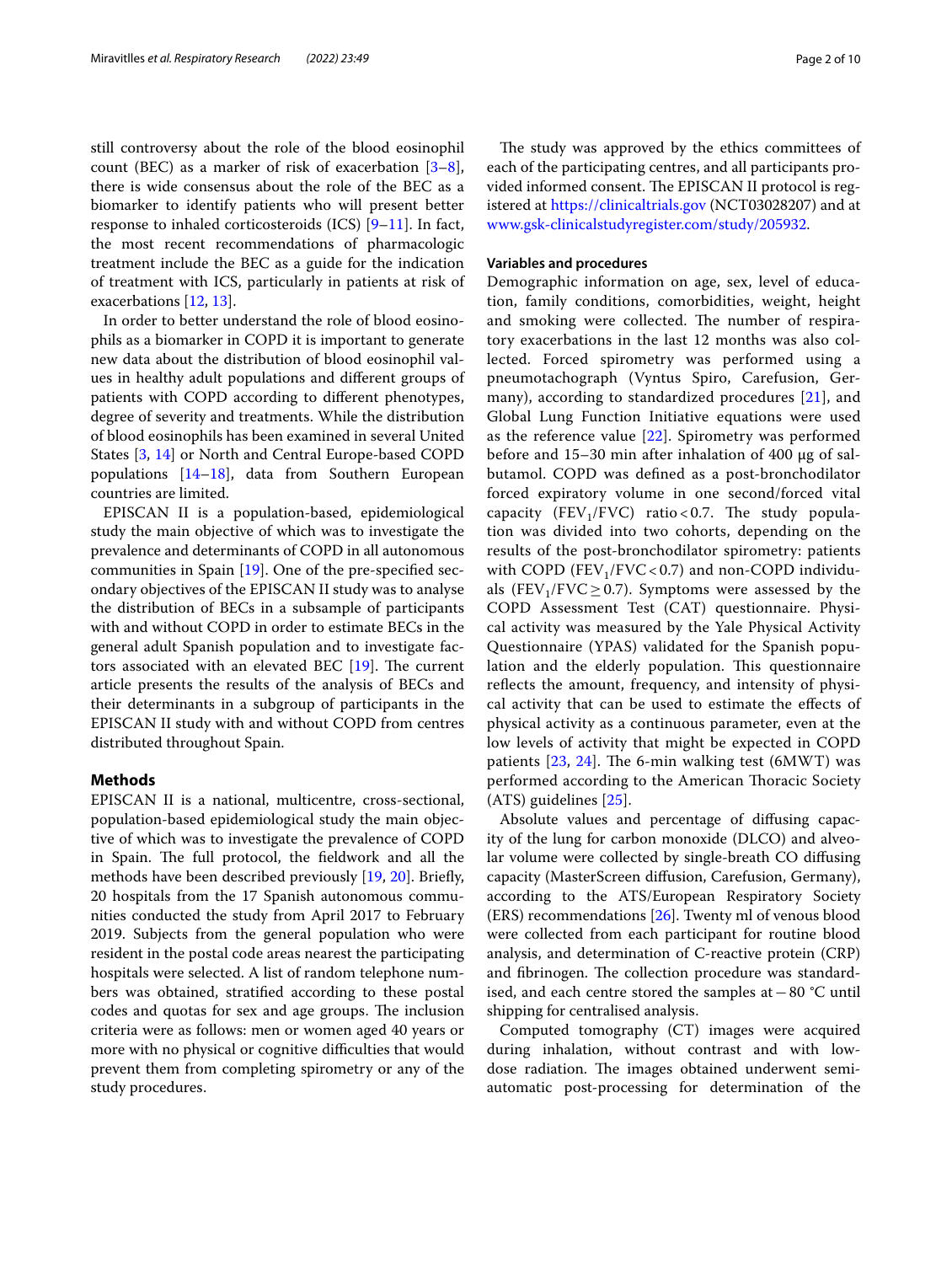percentage of emphysema, areas of extension, airway thickness, and other lung parenchyma attenuation and airway wall thickness parameters [[27–](#page-9-9)[29](#page-9-10)].

#### **Statistical analysis**

Considering the 10.2% prevalence of COPD found in the previous EPISCAN study [[28](#page-9-11)] a priori sample size calculation estimated that with an accuracy of  $\pm$  0.6% and a 10% dropout rate, approximately 10,200 eligible individuals should be included in the study for the primary outcome, that is, the prevalence of COPD in Spain. For secondary outcomes related to CT scan and blood analysis, the first 35 COPD and 35 non-COPD subjects were consecutively invited to participate in 12 of the participating centres with the objective of recruiting a total of approximately 400 individuals in each group. Categorical variables were presented as numbers with percentages, and continuous variables as mean with standard deviation (SD). The characteristics of the population in the diagnosis of COPD groups were compared using the Student's t-test, or  $\chi^2$  test. The comparisons of blood eosinophil levels according to clinical, functional and CT characteristics were tested for significance using the Student's t-test and analysis of variance. Correlations between continuous variables were evaluated using Pearson's correlation coefficient. Univariate and multivariate linear regression analyses were used to investigate factors associated with blood eosinophil levels. Only variables with a level of significance < 0.1 in the univariate analysis were included in a stepwise multivariate linear regression model. The R2 coefficient of determination was calculated for the model. Data were analysed with the Statistical Analysis System (SAS) Enterprise Guide 7.15, considering a statistical significance (p) of 0.05 for all the statistical tests performed.

## **Results**

## **Population**

The 12 participating centres recruited a total of 326 COPD and 399 non-COPD subjects, who constituted the population of our study. The mean age of the participants was 63.2 years (SD): 11.0, and 46.3% were male, and 27.6% were active smokers. Most clinical characteristics were signifcantly diferent between COPD and non-COPD participants. COPD subjects were older, more frequently male, less frequently never smokers, with lower lung function parameters, less exercise tolerance and higher CAT scores (Table [1\)](#page-3-0).

Regarding blood analysis, COPD individuals had no signifcant diferences in red blood cells, platelets, fbrinogen (g/L) or CRP (mg/dL) values but did have higher concentrations of total leukocytes, neutrophils and eosinophils ( $p < 0.05$ ) (Table [1](#page-3-0)).

On CT imaging, COPD participants showed a higher percentage of areas of emphysema [10% (11.9) vs. 4.7%  $(7.5)$ ;  $p < 0.0001$ ] and higher percentages of airway wall area in both primary and secondary bronchi (both p<0.0001) (Table [1\)](#page-3-0).

# **Blood eosinophil counts according to the diferent subject characteristics**

The mean BEC was 175 cells/μL (SD: 120; 95% confidence interval [CI]: 166;184) and median 150 cells/ μL. BECs were significantly higher in individuals with COPD (192 cells/μL (SD: 125; median: 177 cells/ $\mu$ L) vs. 160 cells/ $\mu$ L (SD: 114; median: 132 cells/  $\mu$ L); p = 0.0003). The distribution of blood eosinophils in both groups of subjects is depicted in Fig. [1](#page-4-0). There were no differences in the proportion of subjects with more than 300 eosinophils/μL (11.5% in non-COPD vs. 16% in COPD,  $p = 0.08$ ), but there were more non-COPD subjects with less than 100 eosinophils/μL compared with COPD patients (32.8% vs. 20.6%,  $p = 0.0002$ ). In the 159 subjects with airflow obstruction according to the lower limit of normal of FEV1/FVC the mean BEC was 204 cells/μL (SD: 135; 95% confidence interval [CI]: 182;225) and median 180 cells/μL. BECs were also significantly higher in men, smokers, individuals with more advanced stages of COPD and in those with a previous diagnosis of asthma.

The differences in BEC according to CT scan parameters did not achieve statistical significance (Table [2](#page-5-0)). This analysis was repeated separately for the COPD patients and the non-COPD participants, and neither subgroup showed significant differences in BEC between individuals with or without significant emphysema or airway thickness (data not shown). Since the majority of the COPD patients identified were mild, we changed the cut off of emphysema from 10 to 5%, but again no significant differences in BEC were observed (189.5 cells/μL (SD: 134.2) in patients with 0–5% emphysema compared to 202.8 cells/ $\mu$ L (SD: 129.1) in patients with > 5% emphysema;  $p = 0.18$ .

Figure [2](#page-6-0) shows the mean and 95%CI of blood eosinophil levels in the diferent subgroups of participants classifed according to the variables showing signifcant diferences in univariate analysis.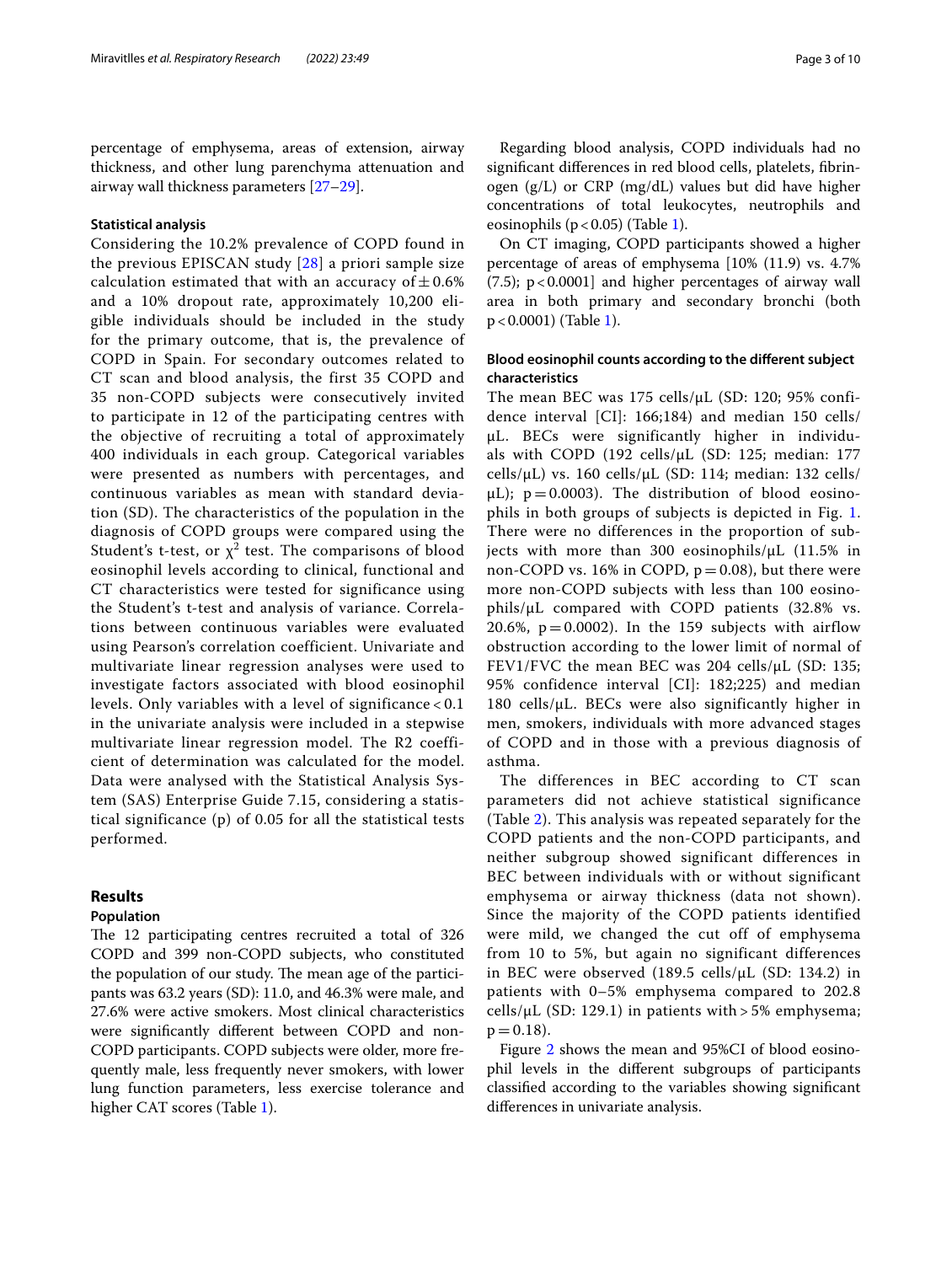|                                         | COPD ( $n = 326$ ) | Non-COPD ( $n = 399$ ) | All $(n = 725)$ | P value  |
|-----------------------------------------|--------------------|------------------------|-----------------|----------|
| Demographic                             |                    |                        |                 |          |
| Age, years                              | 66.9 (10.5)        | 60.1(10.5)             | 63.2 (11.0)     | < 0.0001 |
| Sex, male, %                            | 182 (55.8%)        | 154 (38.6%)            | 336 (46.3%)     | < 0.0001 |
| BMI                                     | 27.1(4.4)          | 27.1(4.8)              | 27.1(4.6)       | 0.986    |
| Smoker                                  | 114 (35.0%)        | 86 (21.6%)             | 200 (27.6%)     | < 0.0001 |
| Former smoker                           | 151 (46.3%)        | 152 (38.1%)            | 303 (41.8%)     |          |
| Never smoker                            | 61 (18.7%)         | 161 (40.4%)            | 222 (30.6%)     |          |
| Clinical                                |                    |                        |                 |          |
| Asthma diagnosis                        | 42 (12.9%)         | 32 (8.0%)              | 74 (10.2%)      | 0.031    |
| CAT                                     | 9.2(6.9)           | 7.0(5.9)               | 8.0(6.5)        | < 0.0001 |
| $FEV1$ , L                              | 2.2(0.7)           | 2.9(0.7)               | 2.6(0.8)        | < 0.0001 |
| $FEV1$ , %                              | 82.0 (18.7)        | 104.6 (14.6)           | 94.4 (20.0)     | < 0.0001 |
| DLCO, %                                 | 89.9 (23.1)        | 98.8 (18.4)            | 94.8 (21.1)     | < 0.0001 |
| FEV <sub>1</sub> /FVC                   | 62.0(8.4)          | 79.8 (5.1)             | 71.8(11.1)      | < 0.0001 |
| 6 MWD, m                                | 478 (108)          | 518 (98)               | 501 (105)       | < 0.0001 |
| YPAS, score                             | 45.7 (23.1)        | 48.4 (21.6)            | 47.2 (22.3)     | 0.111    |
| Exacerbations last year                 | 0.27(0.82)         | 0.05(0.27)             | 0.14(0.60)      | < 0.0001 |
| Treatment with ICS                      | 61 (18.7%)         | 16 (4.0%)              | 77 (10.6%)      | < 0.0001 |
| Blood                                   |                    |                        |                 |          |
| Erythrocyte, cells/µl                   | 4.95 (0.52)        | 4.92 (0.44)            | 4.93 (0.47)     | 0.796    |
| Leukocyte, cells/µl                     | 7273 (2194)        | 6746 (1838)            | 6983 (2022)     | 0.0005   |
| Neutrophils, cells/µl                   | 4284 (1603)        | 3925 (1426)            | 4086 (1518)     | 0.001    |
| Neutrophils, %                          | 58.5 (9.2)         | 57.3 (8.3)             | 57.9 (8.8)      | 0.068    |
| Eosinophils, cells/µl                   | 192 (125)          | 160 (114)              | 175 (120)       | 0.0003   |
| Eosinophils < 100 cell/µL               | 67 (20.6%)         | 131 (32.8%)            | 198 (27.3%)     | 0.0002   |
| Eosinophils > 300 cells/uL              | 52 (16.0%)         | 46 (11.5%)             | 98 (13.5%)      | 0.080    |
| Eosinophils, %                          | 2.8(1.8)           | 2.4(1.6)               | 2.6(1.7)        | 0.008    |
| Platelets, cells/µl                     | 233 (58)           | 241 (62)               | 238 (61)        | 0.070    |
| Fibrinogen (g/L)                        | 3.9(0.9)           | 3.8(0.9)               | 3.8(0.9)        | 0.208    |
| CRP (mg/dL)                             | 2.0(4.1)           | 1.5(2.8)               | 1.7(3.4)        | 0.0514   |
| Imaging                                 |                    |                        |                 |          |
| Emphysema, %                            | 10.0(11.9)         | 4.7(7.5)               | 7.0(10.0)       | < 0.0001 |
| Airway wall area, % (Primary bronchi)   | 18.4(2.9)          | 16.9(3.4)              | 17.6(3.3)       | < 0.0001 |
| Airway wall area, % (Secondary bronchi) | 27.5(5.7)          | 24.6(5.6)              | 25.9(5.8)       | < 0.0001 |

<span id="page-3-0"></span>**Table 1** Demographic, clinical, blood, and imaging characteristics of participants according to the presence of airfow limitation compatible with COPD

*BMI* body mass index, *CAT* COPD assessment test, *FEV1* forced expiratory volume in the frst second, *FVC* forced vital capacity, *DLCO* difusion capacity of the lung for carbon monoxide, *6MWD* 6-min walk distance, *YPAS* Yale Physical Activity Questionnaire, *CRP* C-reactive protein

# **Factors independently associated with BEC**

A stepwise multivariate model was developed with the following variables: age, sex, body mass index, smoking, previous diagnosis of asthma, COPD, CAT scores, FEV1 (%), DLCO (%), YPAS score, 6MWD, exacerbations, ICS treatment, platelets, fbrinogen, CRP, emphysema (% fxed threshold), and airway wall area (for central and peripheral airways in %). Only fve variables had a p value < 0.10 in the final model, with three being significant at a level of < 0.05. Being male, active smoker, and having a previous diagnosis of asthma were signifcantly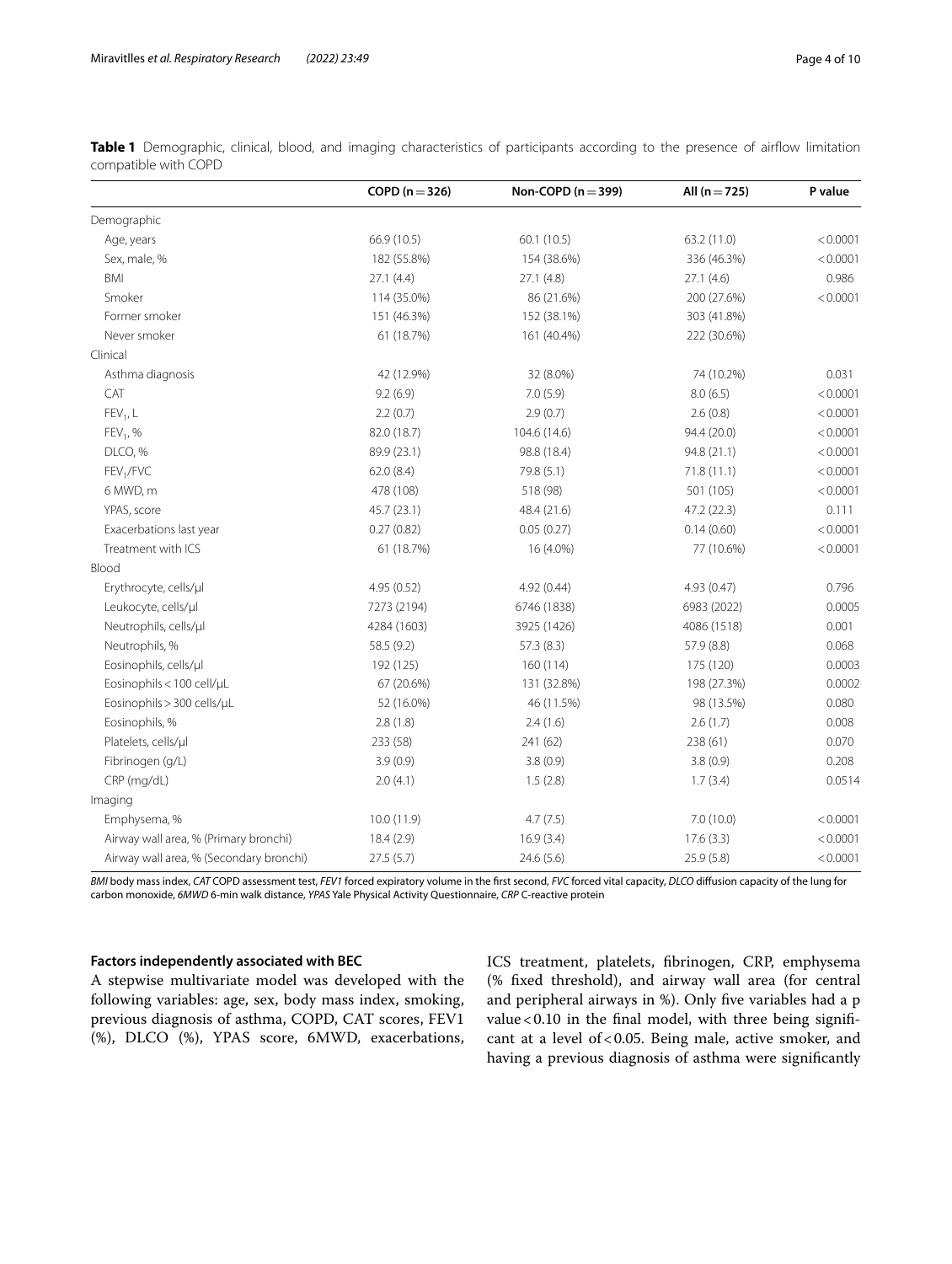

<span id="page-4-0"></span>and independently associated with a higher BEC (Table [3](#page-7-0)).

# **Discussion**

Given the potential for BEC as a biomarker in COPD  $[9, 11, 30]$  $[9, 11, 30]$  $[9, 11, 30]$  $[9, 11, 30]$  $[9, 11, 30]$  $[9, 11, 30]$  $[9, 11, 30]$ , it is important to understand the distribution and determinants of BEC in the general adult population and in COPD patients. Our population-based sample of non-COPD adults recruited in the EPISCAN II study had a mean BEC of 160 cells/μL, being signifcantly higher for COPD patients. We also observed a signifcantly higher BEC in males, active smokers, and individuals with previous history of asthma and increased levels of eosinophils with increasing severity of airflow obstruction.

Since the EPISCAN II was a population-based epidemiological study, it is important to note that the majority of our population of COPD patients had mild disease, with 56% of GOLD stage I, and 75% were undiagnosed and untreated [\[20\]](#page-9-2).

The mean BEC in non-COPD subjects was 160 cells/ μL, which was signifcantly lower than the mean count in COPD patients (192 cells/ $\mu$ L). The concentrations observed in our population of non-COPD individuals were intermediate compared to those observed in an Austrian population described by Hartl et al*.* [[17\]](#page-9-13) with a geometric mean of 128 cells/μL, or those reported in a study in the UK (140 cells/μL in smokers and 120 cells/μL in non-smokers) [\[18\]](#page-9-0), and the concentrations observed in the UK Clinical Practice Research Datalink (182 cells/  $\mu$ L) [[15](#page-9-14)]. However, they were very similar to the values reported in Copenhagen, with a median value of 150 cells/ $\mu$ L in adult never smokers and 160 cells/ $\mu$ L in ever smokers [\[16](#page-9-15)].

Our data replicate previous results showing a significantly higher BEC in subjects with COPD compared with non-COPD controls. In the previously mentioned study by Kolsum et al*.* [\[18](#page-9-0)], the mean BEC was 209 cells/μL in COPD subjects, and in the UK database study, blood eosinophils were a mean of 8% higher in COPD compared with non-COPD subjects [[15](#page-9-14)]. A previous population-based database study in Spain in  $+57,000$  patients with COPD reported a mean eosinophil count of 253 cells/μL [[5\]](#page-8-9), with 28.4%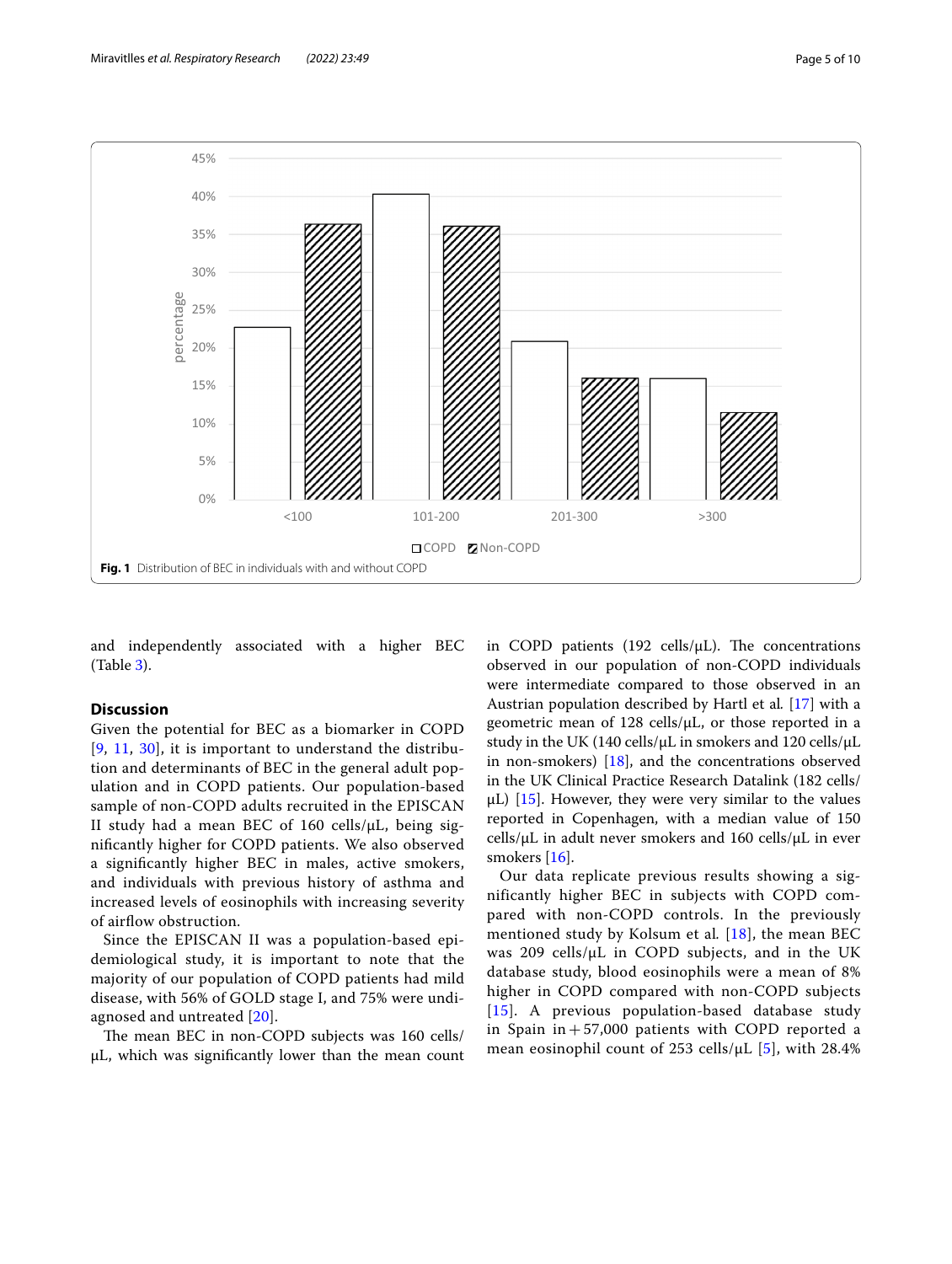<span id="page-5-0"></span>**Table 2** Blood eosinophil levels according to clinical, functional and CT characteristics

|                                           | <b>Blood eosinophil counts</b> |     | P value  |  |
|-------------------------------------------|--------------------------------|-----|----------|--|
|                                           | Mean (SD) (95%CI)              | n   |          |  |
| Sex                                       |                                |     |          |  |
| Male                                      | 194.8 (127.7) (181.1; 208.5)   | 336 | < 0.0001 |  |
| Female                                    | 158.1 (111.7) (147.0; 169.3)   | 388 |          |  |
| Age                                       |                                |     |          |  |
| $40 - 50$                                 | 166.2 (123.4) (139.9; 192.5)   | 87  | 0.848    |  |
| $50 - 60$                                 | 178.5 (126.8) (161.1; 196.1)   | 204 |          |  |
| $60 - 70$                                 | 173.0 (118.6) (157.3; 188.8)   | 219 |          |  |
| >70                                       | 177.7 (116.4) (162.0; 193.4)   | 214 |          |  |
| BMI                                       |                                |     |          |  |
| Underweight                               | 166.8 (132.6) (44.2; 289.6)    | 7   | 0.928    |  |
| Normal                                    | 171.7 (136.8) (154.4; 189.0)   | 243 |          |  |
| Overweight                                | 178.3 (112.7) (165.6; 191.0)   | 306 |          |  |
| Obese                                     | 173.9 (108.5) (157.2; 190.6)   | 165 |          |  |
| Smoking                                   |                                |     |          |  |
| Smoker                                    | 189.4 (123.2) (172.2; 206.6)   | 200 | 0.025    |  |
| Former smoker                             | 178.1 (123.3) (164.2; 192.1)   | 303 |          |  |
| Never smoker                              | 158.2 (113.1) (143.2; 173.2)   | 221 |          |  |
| Asthma diagnosis                          |                                |     |          |  |
| Yes                                       | 204.5 (142.0) (171.6; 237.4)   | 74  | 0.027    |  |
| No                                        | 171.8 (117.7) (162.8; 180.9)   | 650 |          |  |
| COPD                                      |                                |     |          |  |
| No                                        | 160.7 (114.7) (149.4; 172.0)   | 399 | 0.001    |  |
| <b>GOLD I</b>                             | 185.8 (115.9) (168.9; 202.8)   | 183 |          |  |
| <b>GOLD II</b>                            | 197.4 (133.4) (173.3; 221.5)   | 120 |          |  |
| <b>GOLD III/IV</b>                        | 227.0 (158.0) (157.0; 297.1)   | 22  |          |  |
| <b>DLCO</b>                               |                                |     |          |  |
| >80%                                      | 170.8 (118.5) (160.8; 180.8)   | 545 | 0.202    |  |
| $< 80\%$                                  | 184.2 (116.9) (166.2; 202.3)   | 163 |          |  |
| Exacerbations                             |                                |     |          |  |
| 0                                         | 173.5 (119.2) (164.4; 182.5)   | 667 | 0.222    |  |
| 1 or more                                 | 195.0 (137.1) (158.6; 231.4)   | 57  |          |  |
| YPAS score                                |                                |     |          |  |
| <51 sedentary                             | 180.3 (122.1) (168.5; 192.0)   | 416 | 0.207    |  |
| $\geq$ 51 non-sedentary                   | 169.2 (118.5) (155.6; 182.7)   | 295 |          |  |
| Emphysema                                 |                                |     |          |  |
| $0 - 10%$                                 | 173.0 (123.7) (161.9; 184.1)   | 480 | 0.084    |  |
| >10%                                      | 190.3 (130.5) (167.9; 212.8)   | 132 |          |  |
| Airway Wall thickness (Primary Bronchi)   |                                |     |          |  |
| $0 - 20%$                                 | 179.9 (124.3) (168.9; 191.0)   | 485 | 0.071    |  |
| >20%                                      | 164.4 (128.4) (141.9; 187.0)   | 127 |          |  |
| Airway Wall thickness (Secondary Bronchi) |                                |     |          |  |
| $0 - 30%$                                 | 173.9 (119.5) (163.3; 184.5)   | 489 | 0.192    |  |
| >30%                                      | 190.4 (146.0) (164.2; 216.7)   | 121 |          |  |
|                                           |                                |     |          |  |

*BMI* body mass index, *GOLD* Global Initiative for Obstructive Lung Disease, *COPD* chronic obstructive pulmonary disease, *YPAS* Yale Physical Activity Questionnaire, *DLCO* difusion capacity of the lung for carbon monoxide, *CI* confdence interval, *SD* standard deviation

of individuals with counts > 300 eosinophils/μL, being clearly higher than the 192 cells/μL observed in our study with only 16% with BEC> 300 cells/μL. Similarly, in other Spanish cohorts, Cosio et al. [[31](#page-9-16)] found a mean BEC of 240 cells/μL in a sample of 706 COPD patients without asthma-COPD overlap, and Soler-Cataluña et al*.* [[8\]](#page-8-3) reported a mean BEC of 256 cells/μL in 233 COPD patients,  $38.2\%$  with  $> 300$  eosinophils/ μL, while the mean BEC in asthmatic patients was 402  $cells/µL$ . These higher values may be explained by the different characteristics of the participants, since the subjects in these studies had diagnosed COPD with a mean FEV1(%) of between 57 and 64%, and 74% to 85% were men [[5](#page-8-9), [8,](#page-8-3) [30](#page-9-12)] compared with a mean  $FEV_1(\%)$  of 82% and 56% males in our population. Actually, some of these characteristics have been associated with BEC; in our study, male sex, active smoking, previous history of asthma and impaired  $FEV_1(\%)$  were significantly and independently associated with a higher BEC. Moreover, in previous studies, male sex [[16](#page-9-15), [17\]](#page-9-13), active smoking [[17](#page-9-13), [18\]](#page-9-0) and asthma diagnosis [[15](#page-9-14), [17\]](#page-9-13) have been described as being associated with a higher BEC. Other factors associated with increased eosinophils described in large database study are: age < 18 years, positive skin prick test, atopy, a positive bronchodilator test, metabolic syndrome and obesity [[16](#page-9-15), [17](#page-9-13)]. Our study found not only a significant difference in BEC between COPD and non-COPD individuals, but also an increase in BEC from non-COPD to GOLD stage III/IV COPD, and similarly, a significant negative correlation between eosinophils and  $FEV<sub>1</sub>(%)$ indicating higher levels in more severe disease.

Interestingly, we did not observe any signifcant association between blood eosinophils and exacerbations or ICS treatment, probably due to the characteristics of our population which was mainly made up of mild and untreated patients. Our results concur with those of a previous large database study in patients at low risk of exacerbations in Primary Care that did not observe any infuence of treatment with ICS on BEC, and no association was found between blood eosinophils and the frequency of exacerbations [[5\]](#page-8-9).

Blood eosinophils were not associated with percent airway wall area for either the central or peripheral airways. Apparently, there was a trend towards a higher BEC in patients with COPD and more emphysema on CT, but the diferences were not signifcant. On the contrary, Papaioannou et al*.* [\[32\]](#page-9-17) found that emphysema was associated with low blood eosinophil counts in a group of 98 patients with COPD. Again, these differences may be due to the diferent characteristics of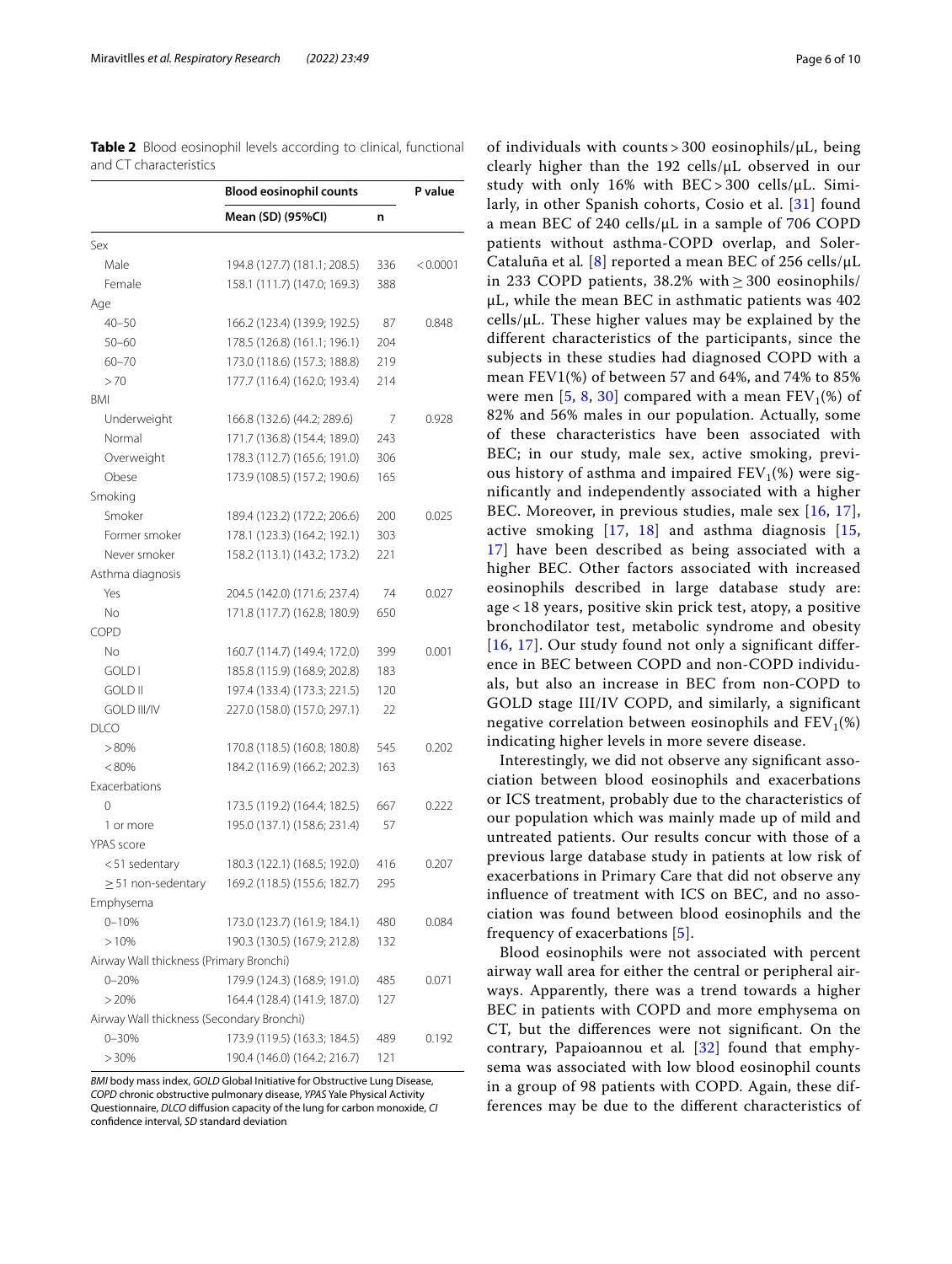

<span id="page-6-0"></span>the populations analysed; they defned emphysema as the presence of emphysema lesions in > 15% of the pulmonary parenchyma, and their emphysema patients had a mean  $FEV_1(\%)$  of 43%. In contrast, there was an underrepresentation of patients with moderate and severe COPD in our sample, and the mean percent emphysema area was 10% in our COPD patients. A recent Canadian study described that patients with COPD and an elevated BEC had thickened central airway walls and a reduction in the total number of visible airways, indicating airway remodelling [\[33\]](#page-9-18). More studies are needed to clarify the relationship between BEC and the classic phenotypes of chronic bronchitis and emphysema in COPD.

Our study has several limitations, since it was a population-based study of the general population, patients identifed with COPD were predominantly mild, undiagnosed and paucisymptomatic, with underrepresentation of patients with other degrees of severity. However,

despite these characteristics, there were clear and signifcant diferences in their characteristics compared with non-COPD individuals, including a signifcantly higher concentration of blood eosinophils. The cross-sectional design did not allow evaluation of the possible prognostic value of BEC for outcomes such as exacerbations. However, the design of the study had the strength to allow the analysis of an unselected population of COPD and non-COPD individuals from all geographic areas of Spain. Finally, we did not systematically assess the presence of possible causes of hypereosinophilia, although they have a low prevalence in the general population.

# **Conclusions**

The results of our population-based study provide an estimate of the distribution of eosinophils in the healthy adult population in Spain and has demonstrated that COPD patients, even with milder stages, have a signifcantly higher BEC. In addition to COPD, male sex, active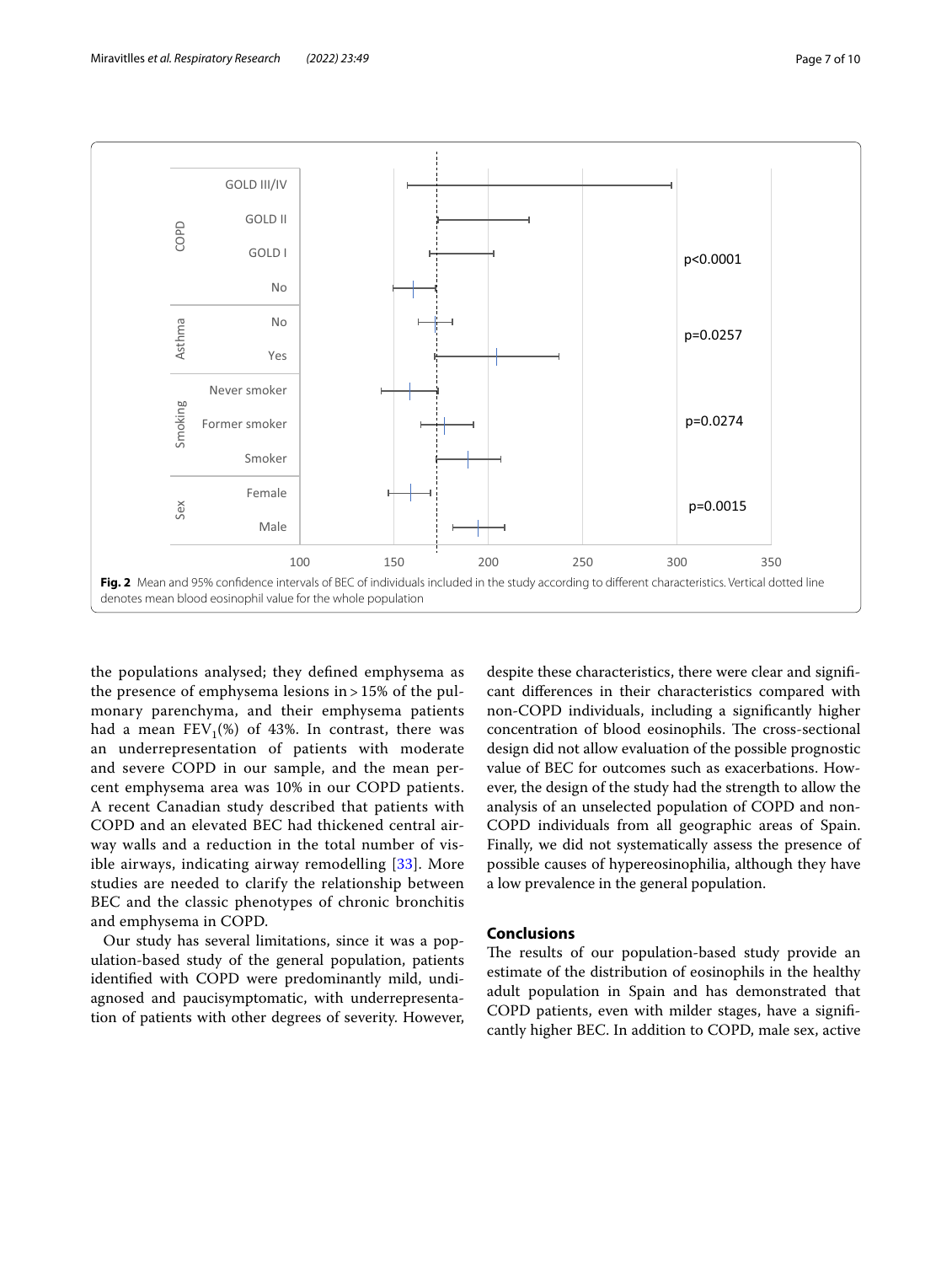<span id="page-7-0"></span>

| Parameter                              | <b>Univariate</b><br>P value | Multivariate              |          |  |
|----------------------------------------|------------------------------|---------------------------|----------|--|
|                                        |                              | Estimate (standard error) | P value  |  |
| Intercept                              |                              | 208.09 (31.01)            | < 0.0001 |  |
| Age (years)                            | 0.4555                       |                           |          |  |
| Sex                                    |                              |                           |          |  |
| Female                                 | Reference                    | Reference                 |          |  |
| Male                                   | < 0.0001                     | 30.98 (10.65)             | 0.0038   |  |
| BMI ( $kg/m2$ )                        | 0.8615                       |                           |          |  |
| Smoking                                |                              |                           |          |  |
| Never smoker                           | Reference                    | Reference                 |          |  |
| Former smoker                          | 0.0620                       | 10.97 (12.73)             | 0.3892   |  |
| Active smoker                          | 0.0081                       | 31.21 (13.68)             | 0.0229   |  |
| Asthma                                 |                              |                           |          |  |
| No                                     | Reference                    | Reference                 |          |  |
| Yes                                    | 0.0274                       | 36.91 (16.83)             | 0.0288   |  |
| CAT score                              | 0.1159                       |                           |          |  |
| FEV1 (%)                               | 0.0002                       | $-0.53(0.28)$             | 0.0543   |  |
| DLCO (%)                               | 0.0474                       |                           |          |  |
| YPAS score                             | 0.0493                       |                           |          |  |
| 6 MWD, m                               | 0.3057                       |                           |          |  |
| Exacerbations last year                | 0.0331                       |                           |          |  |
| COPD                                   |                              |                           |          |  |
| No                                     | Reference                    |                           |          |  |
| Yes                                    | 0.0003                       |                           |          |  |
| Treatment with ICS                     | 0.0099                       |                           |          |  |
| Platelets, cells/µl                    | 0.1026                       |                           |          |  |
| Fibrinogen (g/L)                       | 0.9357                       |                           |          |  |
| CRP (mg/dL)                            | 0.0831                       |                           |          |  |
| Total emphysema volume (%)             | 0.0082                       | 0.94(0.51)                | 0.0660   |  |
| % Airway wall area (Primary Bronchi)   | 0.4094                       |                           |          |  |
| % Airway wall area (Secondary bronchi) | 0.1527                       |                           |          |  |

*BMI* body mass index, *CAT* COPD assessment test, *FEV1* forced expiratory volume in the frst second, *FVC* forced vital capacity, *DLCO* difusion capacity of the lung for carbon monoxide, *6MWD* 6-min walk distance, *YPAS* Yale Physical Activity Questionnaire, *CRP* C-reactive protein. Values in bold are statistically signifcant.  $R-Square=0.067$ 

smoking, the presence of asthma and a worse  $FEV_1(\%)$ are signifcantly associated with a higher BEC.

#### **Abbreviations**

ATS: American Thoracic Society; BEC: Blood eosinophil count; CAT: COPD assessment test; COPD: Chronic obstructive pulmonary disease; CT: Computed tomography; CRP: C-reactive protein; DLCO: Difusing capacity of the lung for carbon monoxide; EPISCAN: Epidemiological study of COPD in Spain; ERS: European Respiratory Society; FEV1: Forced expiratory volume in 1 s; FVC: Forced vital capacity; GOLD: Global initiative for obstructive lung disease; ICS: Inhaled corticosteroids; SAS: Statistical analysis system; SD: Standard deviation; 6MWT: Six-minute walking test; UK: United Kingdom; YPAD: Yale Physical Activ‑ ity Questionnaire.

#### **Acknowledgements**

The collaboration of Monica Sarmiento and Neus Canal of IQVIA, and Carolina Peña and José Julio Jiménez from GSK is explicitly acknowledged. The following investigators have participated in EPI SCAN II: Scientifc Committee: Inmaculada Alfageme, Pilar de Lucas, Julio Ancochea, Marc Miravitlles, Juan

José Soler-Cataluña, Francisco García-Río, Ciro Casanova, José Miguel Rod‑ ríguez González-Moro, Borja G. Cosio, Guadalupe Sánchez, and Joan B Soriano. Principal Investigators, collaborators and participating centres: MADRID: H. La Princesa, Julio Ancochea Bermudez (IP) / Elena García Castillo / Claudia Valenzuela / Joan B Soriano. CASTILLA LEÓN: H. U. de Burgos, Ana Pueyo Bastida (IP) / Lourdes Lázaro Asegurado / Luis Rodríguez Pascual / Mª José Mora. ARAGÓN: H. Gral. San Jorge, Luis Borderias Clau (IP) / Lourdes Arizón Mendoza / Sandra García. EXTREMADURA: H. San Pedro de Alcántara, Juan Antonio Riesco Miranda (IP) / Julián Grande Gutiérrez / Jesús Agustín Manzano / Manuel Agustín Sojo González. CASTILLA LEÓN: H. Clínico U. de Salamanca, Miguel Barrueco Ferrero (IP) / Milagros Rosales. GALICIA: H. Álvaro Cunqueiro, José Alberto Fernández Villar (IP) / Cristina Represas / Ana Priegue / Isabel Portela Ferreño / Cecilia Mouronte Roibás / Sara Fernández García. I. BALEARES: H. Son Espases, Borja G Cosío (IP) / Rocío Cordova Díaz / Nuria Toledo Pons / Margalida Llabrés. ARAGÓN: H. U. Miguel Servet, José María Marín Trigo (IP) / Marta Forner / Begoña Gallego / Pablo Cubero / Elisabet Vera. C. VALENCIANA: H. Arnau de Vilanova (Valencia), Juan José Soler Cataluña (IP) / Mª Begoña Picurelli Albero / Noelia González García. ANDALUCÍA: H. Virgen de la Macarena, Agustín Valido Morales (IP) / Carolina Panadero / Cristina Benito Bernáldez/ *Laura Martín -Bejarano y Maria Velar.* MURCIA: H. Gral. U. Santa Lucía (Cartagena), Antonio Santa Cruz Siminiani (IP) / Carlos Castillo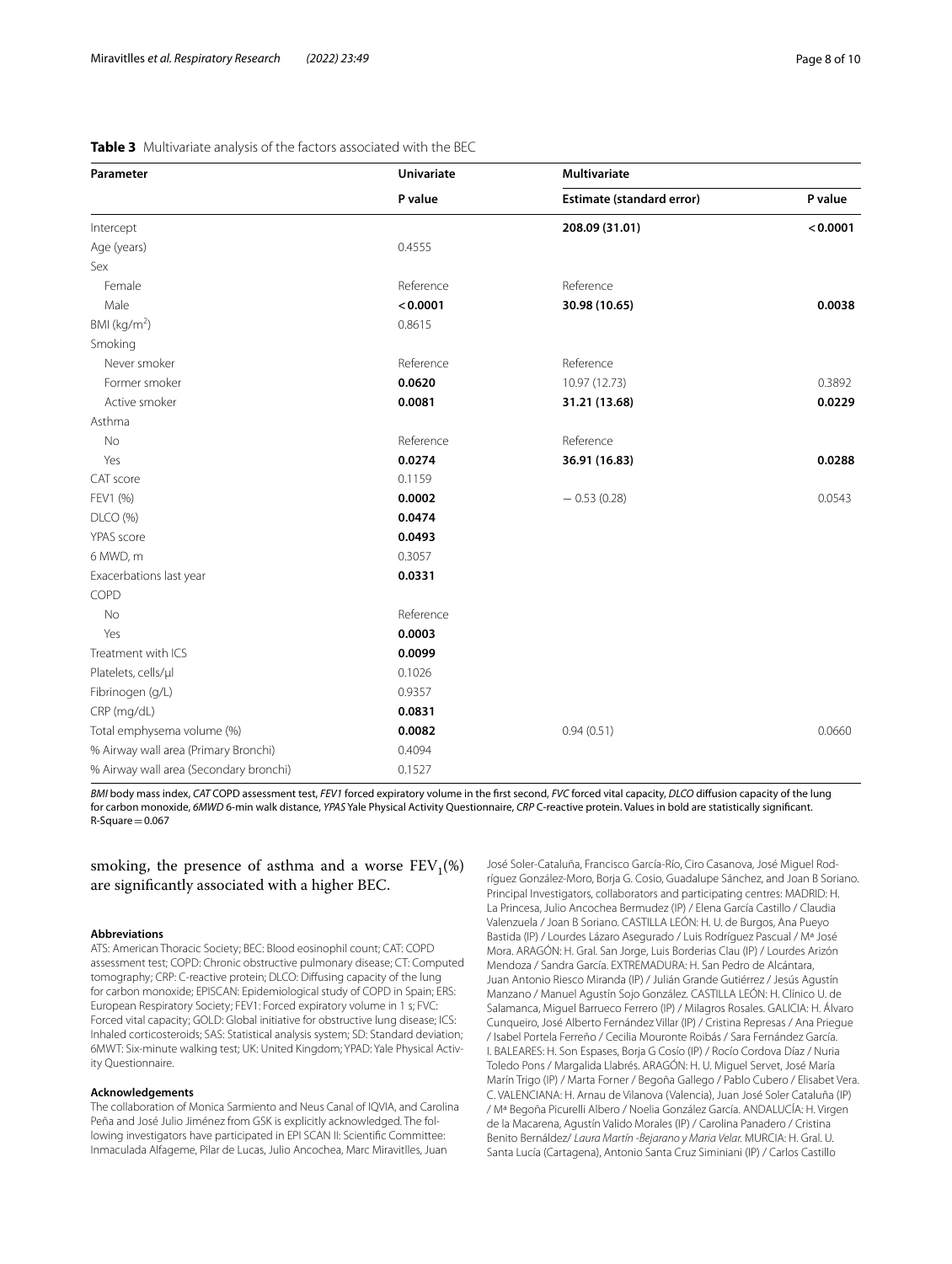Quintanilla / Rocío Ibáñez Meléndez / José Javier Martínez Garcerán / Desirée Lozano Vicente / Pedro García Torres / Maria del Mar Valdivia. NAVARRA: Clínica Universidad de Navarra, Juan Pablo de Torres Tajes (IP) / Montserrat Cizur Girones / Carmen Labiano Turrillas. LA RIOJA: H. de San Pedro (Logroño), Carlos Ruiz Martínez (IP)/ Elena Hernando / Elvira Alfaro / José Manuel García / Jorge Lázaro. PAÍS VASCO: H. Santiago Apóstol (H. Txagorritxu), David Bravo (IP) /Laura Hidalgo / Silvia Francisco Terreros / Iñaki Zorrilla / Ainara Alonso Colmenero. ASTURIAS: H. Central de Asturias, Cristina Martínez González (IP) / Susana Margon/ Rosirys Guzman Taveras/ Ramón Fernández / Alicia Álvarez. CANTABRIA: H. de Valdecilla, José Ramón Agüero Balbín (IP) / Juan Agüero Calvo. CATALUÑA: H. U. Vall d'Hebron, Jaume Ferrer Sancho (IP) / Esther Rodríguez González/ Eduardo Loeb. CASTILLA LA MANCHA: H. U. de Guadalajara, José Luis Izquierdo Alonso (IP) / Mª Antonia Rodríguez García. I. CANARIAS: H. U. de Tenerife, Juan Abreu González (IP)/ Candelaria Martín García/ Rebeca Muñoz/ Haydée Martín García. ASTURIAS: H. U. de San Agustín (Avilés), Miguel Angel Martínez Muñiz (IP) / Andrés Avelino Sánchez Antuña / Jesús Allende González / Jose Antonio Gullón Blanco / Fernando José Alvarez Navascues / Manuel Angel Villanueva Montes / María Rodríguez Pericacho / Concepción Rodríguez García / Juan Diego Alvarez Mavárez.

#### **Authors' contributions**

The study concept and design: MM, JJS-C, JBS, FG-R, PL, IA, CC, JMG-M, GS, JA, BGC. The acquisition of the data: JJS-C, JA, BGC. Analysis or interpretation of the data: MM, JJS-C, JBS, BGC. The drafting of the manuscript: MM. Critical revision and approval for submission: MM, JJS-C, JBS, FG-R, PL, IA, CC, JMG-M, GS, JA, BGC. All authors read and approved the fnal manuscript.

#### **Funding**

The EPI SCAN II study was funded by an unrestricted grant from GlaxoSmithKline.

### **Availability of data and materials**

Information on the GSK data sharing commitments and requesting access to anonymized individual participant data and associated documents can be found at [www.clinicalstudydatarequest.com](http://www.clinicalstudydatarequest.com).

#### **Declarations**

#### **Ethics approval and consent to participate**

The study was approved by the ethics committees of each of the participating centres, and all participants provided informed consent.

#### **Consent for publication**

Not applicable.

#### **Competing interests**

Marc Miravitlles has received speaker or consulting fees from AstraZeneca, Bial, Boehringer Ingelheim, Chiesi, Cipla, CSL Behring, Laboratorios Esteve, Gebro Pharma, Kamada, GlaxoSmithKline, Grifols, Menarini, Mereo Biopharma, Novartis, pH Pharma, Palobiofarma SL, Rovi, TEVA, Spin Therapeutics, Verona Pharma and Zambon, and research grants from Grifols. Juan José Soler-Cataluña has received speaker fees from AstraZeneca, Bial, Boehringer Ingelheim, Chiesi, Esteve, Ferrer, GlaxoSmithKline, Menarini, Novartis and Teva, and and consulting fees from AstraZeneca, Bial, Boehringer Ingelheim, GlaxoSmith-Kline, Ferrer and Novartis. Francisco García-Río has received speaker or consulting fees from AstraZeneca, Boehringer Ingelheim, Chiesi, GlaxoSmithKline, Menarini, Novartis, Pfzer and Rovi, and research grants from Chiesi, Esteve, Gebro Pharma, GlaxoSmithKline, Menarini and TEVA. Julio Ancochea has received speaker or consulting fees from Actelion, Air Liquide, Almirall, Astra-Zeneca, Boehringer Ingelheim, Carburos Médica, Chiesi, Faes Farma, Ferrer, GlaxoSmithKline, InterMune, Linde Healthcare, Menarini, MSD, Mundipharma, Novartis, Pfzer, Roche, Rovi, Sandoz, Takeda y Teva. Inmaculada Alfageme has no conficto of interest. Ciro Casanova has received speaker or consulting fees from AstraZeneca, Bial, Boehringer Ingelheim, Chiesi, GlaxoSmithKline, Menarini, Novartis, and research grants from GlaxoSmithKline, Menarini and AstraZeneca. M. Guadalupe Sánches-Herrero is a GSK employee within the Medical Department. Borja G Cosio has received speaker or consulting fees from AstraZeneca, Boehringer Ingelheim, Chiesi, GlaxoSmithKline, Menarini, Novartis, Sanof, TEVA, and research grants from Menarini, AstraZeneca and Boehringer-Ingelheim.

#### **Author details**

1 Pneumology Department, Hospital Universitari Vall d'Hebron/Vall d'Hebron Institut de Recerca (VHIR), Vall d'Hebron Barcelona Hospital Campus, P. Vall d'Hebron 119-129, 08035 Barcelona, Spain. <sup>2</sup>CIBER de Enfermedades Respiratorias (CIBERES), Instituto de Salud Carlos III (ISCIII), Madrid, Spain. <sup>3</sup> Servicio de Neumología, Hospital Arnau de Vilanova‑Lliria, Universidad de la Laguna, Valencia, Spain. <sup>4</sup> Servicio de Neumología, Hospital Universitario la Princesa, Universidad Autónoma de Madrid, Madrid, Spain. <sup>5</sup> Servicio de Neumología, Hospital Universitario la Paz-IdiPAZ, Madrid, Spain. <sup>6</sup>Servicio de Neumología, Hospital General Gregorio Marañon, Madrid, Spain. <sup>7</sup> Unidad de Gestión Clínica de Neumología, Hospital Universitario Virgen de Valme, Universidad de Sevilla, Sevilla, Spain. <sup>8</sup> Servicio de Neumología, Hospital Universitario Nuestra Señora de Candelaria, Tenerife, Spain. <sup>9</sup> Servicio de Neumología, Hospital Universitario "Príncipe de Asturias", Alcalá de Henares, Universidad de Alcalá, Madrid, Spain. <sup>10</sup>Departamento Médico, GSK, Tres Cantos, Madrid, Spain. <sup>11</sup> Servicio de Neumología, Hospital Universitario Son Espases-IdISBa, Palma de Mallorca, Spain.

#### Received: 1 October 2021 Accepted: 20 February 2022 Published online: 05 March 2022

#### **References**

- <span id="page-8-0"></span>1. Cosio BG, Soriano JB, López-Campos JL, Calle M, Soler JJ, de Torres JP, et al. Distribution and outcomes of a phenotype-based Approach to guide COPD management: results from the CHAIN cohort. PLoS ONE. 2016;11(9):e0160770.
- <span id="page-8-1"></span>2. Miravitlles M, Calle M, Soler-Cataluña JJ. Clinical phenotypes of COPD. Identification, definition and implications for guidelines. Arch Bronconeumol. 2012;48:86–98.
- <span id="page-8-2"></span>3. Yun JH, Lamb A, Chase R, Singh D, Parker MM, Saferali A, et al. Blood eosinophil count thresholds and exacerbations in patients with chronic obstructive pulmonary disease. J Allergy Clin Immunol. 2018;141(6):2037–47.
- 4. Kerkhof M, Chaudhry I, Pavord ID, Miravitlles M, Kook Rhee C, Halpin DMG, et al. Blood eosinophil count predicts treatment failure and hospital readmission for COPD. ERJ Open Res. 2020;6(4):00188–2020.
- <span id="page-8-9"></span>5. Miravitlles M, Monteagudo M, Solntseva I, Alcázar B. Blood eosinophil counts and their variability and risk of exacerbations in COPD: a population-based study. Arch Bronconeumol. 2021;57:13–20.
- 6. Golpe R, Dacal D, Sanjuán-López P, Martín-Robles I, Pérez-de-Llano LA. Plasma eosinophil count and patient-centered events in chronic obstructive pulmonary disease in real-life clinical practice. Arch Bronconeumol. 2020;56(2):129–30.
- 7. Singh D, Wedzicha JA, Siddiqui S, de la Hoz A, Xue W, Magnussen H, et al. Blood eosinophils as a biomarker of future COPD exacerbation risk: pooled data from 11 clinical trials. Respir Res. 2020;21(1):240.
- <span id="page-8-3"></span>8. Soler-Cataluña JJ, Novella L, Soler C, Nieto ML, Esteban V, Sánchez-Toril F, et al. Clinical characteristics and risk of exacerbations associated with different diagnostic criteria of asthma-COPD overlap. Arch Bronconeumol. 2020;56(5):282–90.
- <span id="page-8-4"></span>9. Pavord ID, Lettis S, Locantore N, Pascoe S, Jones PW, Wedzicha JA, et al. Blood eosinophils and inhaled corticosteroid/long-acting β-2 agonist efficacy in COPD. Thorax. 2016;71:118-25.
- 10. Brusselle G, Pavord ID, Landis S, Pascoe S, Lettis S, Morjaria N, et al. Blood eosinophil levels as a biomarker in COPD. Respir Med. 2018;138:21–31.
- <span id="page-8-5"></span>11. Singh D, Bafadhel M, Brightling CE, Sciurba FC, Curtis JL, Martinez FJ, et al. Blood eosinophil counts in clinical trials for chronic obstructive pulmonary disease. Am J Respir Crit Care Med. 2020;202(5):660–71.
- <span id="page-8-6"></span>12. Global Strategy For The Diagnosis, Management, And Prevention Of Chronic Obstructive Pulmonary Disease. 2021 Report. [https://goldcopd.](https://goldcopd.org/wp-content/uploads/2020/11/GOLD-REPORT-2021-v1.1-25Nov20_WMV.pdf) [org/wp-content/uploads/2020/11/GOLD-REPORT-2021-v1.1-25Nov20\\_](https://goldcopd.org/wp-content/uploads/2020/11/GOLD-REPORT-2021-v1.1-25Nov20_WMV.pdf) [WMV.pdf](https://goldcopd.org/wp-content/uploads/2020/11/GOLD-REPORT-2021-v1.1-25Nov20_WMV.pdf) [Accessed May 16th, 2021.
- <span id="page-8-7"></span>13. Miravitlles M, Calle M, Molina J, Almagro P, Gómez JT, Trigueros JA, et al. Spanish COPD Guidelines (GesEPOC) 2021: updated pharmacological treatment of stable COPD. Arch Bronconeumol 2022;58:69–81. [https://](https://doi.org/10.1016/j.arbres.2021.03.005) [doi.org/10.1016/j.arbres.2021.03.005](https://doi.org/10.1016/j.arbres.2021.03.005).
- <span id="page-8-8"></span>14. Vogelmeier CF, Kostikas K, Fang J, Tian H, Jones B, Morgan CL, et al. Evaluation of exacerbations and blood eosinophils in UK and US COPD populations. Respir Res. 2019;20(1):178.